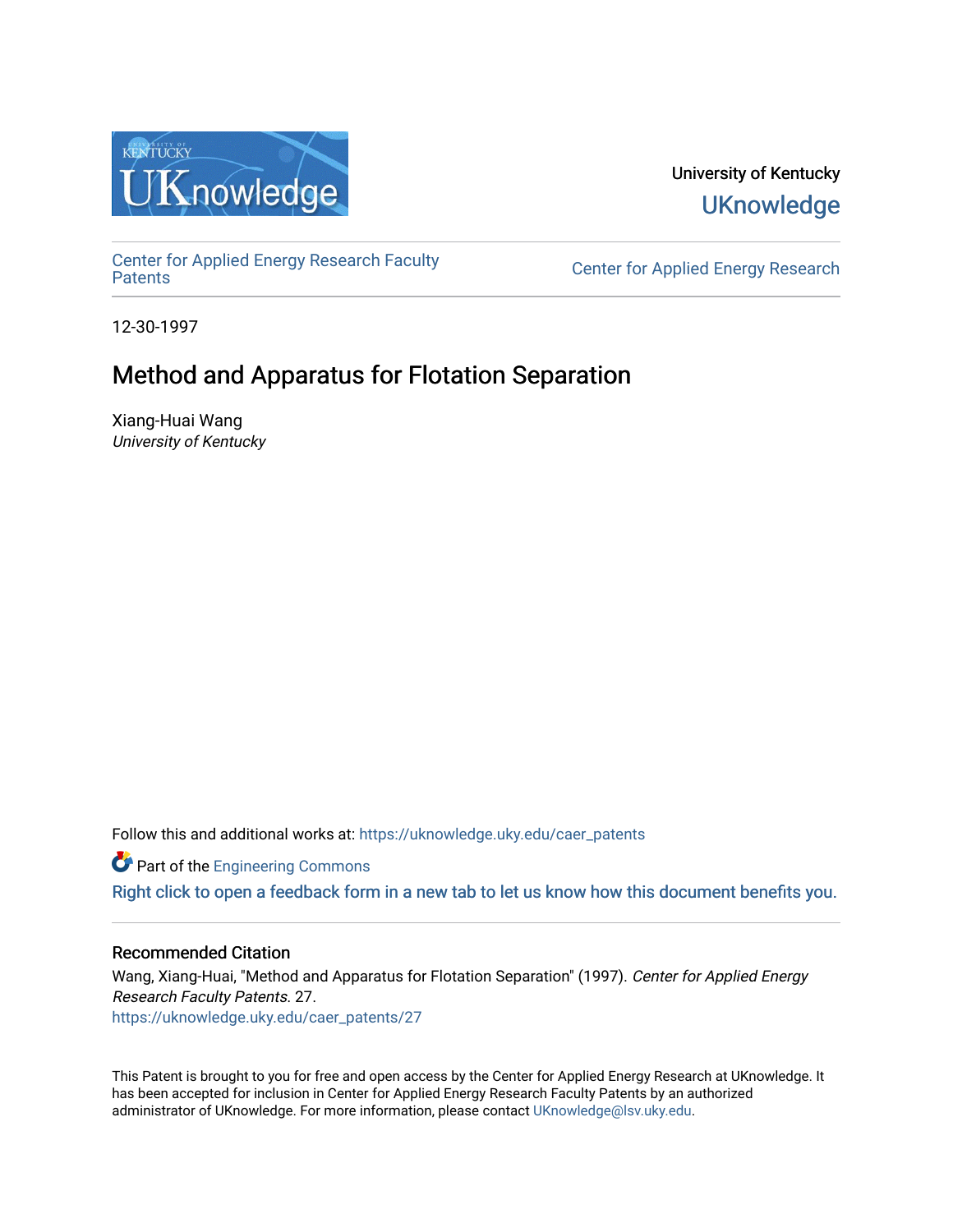

# United States Patent [19] [11] Patent Number: 5,702,612

## [54] METHOD AND APPARATUS FOR FLOTATION SEPARATION

- [75] Inventor: Xiang-Huai Wang, Lexington, Ky.
- [73] Assignee: University of Kentucky Research FOREIGN PATENT DOCUMENTS Foundation. Lexington. Ky.
- [21] Appl. No.: 504,819
- [22] Filed: **Jul. 20, 1995 COUNS**
- 

[52] US. Cl. ........................ .. 210/703; 210/707; 210/201; 2 Feb 1954' 210/202; 210/221.2; 210/256; 210/322;<br>210/704; 209/170; 209/164 Primary Examiner—Thomas M. Lithgow

210/704; 209/170; 209/164 P?mww EwwnePThOma-SM» Ll?lgqw . [58] Field of Search ................................... .. 210/103. 704. "may, 1488"" 0' ?rm-'(mg & Schlckh 210/705. 706. 707, 202. 221.2. 256, 201, [57] ABSTRACT 294, 322; 209/164, 166, 168. 170

| 2.142.207 | 4/1939 Price. |               |
|-----------|---------------|---------------|
| 2.730.190 |               | 1/1956 Brown. |
| 2.766.203 | 10/1956       | Brown.        |
| 3.175.687 | 3/1965 Jones. |               |
| 3,428,175 | 2/1969        | Hukki.        |
| 3,505,188 | 4/1970        | Pan.          |
| 4.237,004 | 12/1980       | Helke.        |
| 4.280,886 | 7/1981        | Sawa.         |
| 4.477.338 | 10/1984       | Hellmann.     |
| 4,490,259 | 12/1984       | Coffing.      |
| 4.612.113 | 9/1986        | Kallioinen    |

# Us005702612A

# Wang [45] Date of Patent: Dec. 30, 1997

|                          | 4.889.638 12/1989 Rockford et al. |
|--------------------------|-----------------------------------|
|                          | 3/1991 Atwood.                    |
|                          | 5/1992 Parekh.                    |
|                          | 8/1993 Valenzuela et al.          |
| 5.249.688 10/1993 Hwang. |                                   |
|                          |                                   |

| 814878   | 3/1981  | $U.S.S.R.$ .    |
|----------|---------|-----------------|
| 1430353. | 10/1988 | <b>U.S.S.R.</b> |

6 . "Application of Air Flotation to Re?nery Waste Waters" by [51] Int. Cl. ............................... .. C02F 1/24, B03D 1/24 Roh?ch Indusmal and Engine?mg Chemistry VOL 46' No\_

A flotation method and apparatus for separating a selected [56] **References Cited** constituent from an effluent of an industrial process is U.S. PATENT DOCUMENTS **2008** Provided. The apparatus includes a conditioning tank and a movided. The conditioning tank allows mixing a flotation reagent with an effluent and includes a mechanism for also dissolving gas in the effluent within the conditioning tank. The flotation cell includes a dissolved gas flotation chamber having an overflow for recovering the selected constituent and a tailings drain. In addition, the flotation cell also includes an added gas flotation chamber having a sparger for injecting gas into the effluent, an overflow for recovering the selected constituent and a tailings drain.

# 10 Claims, 1 Drawing Sheet

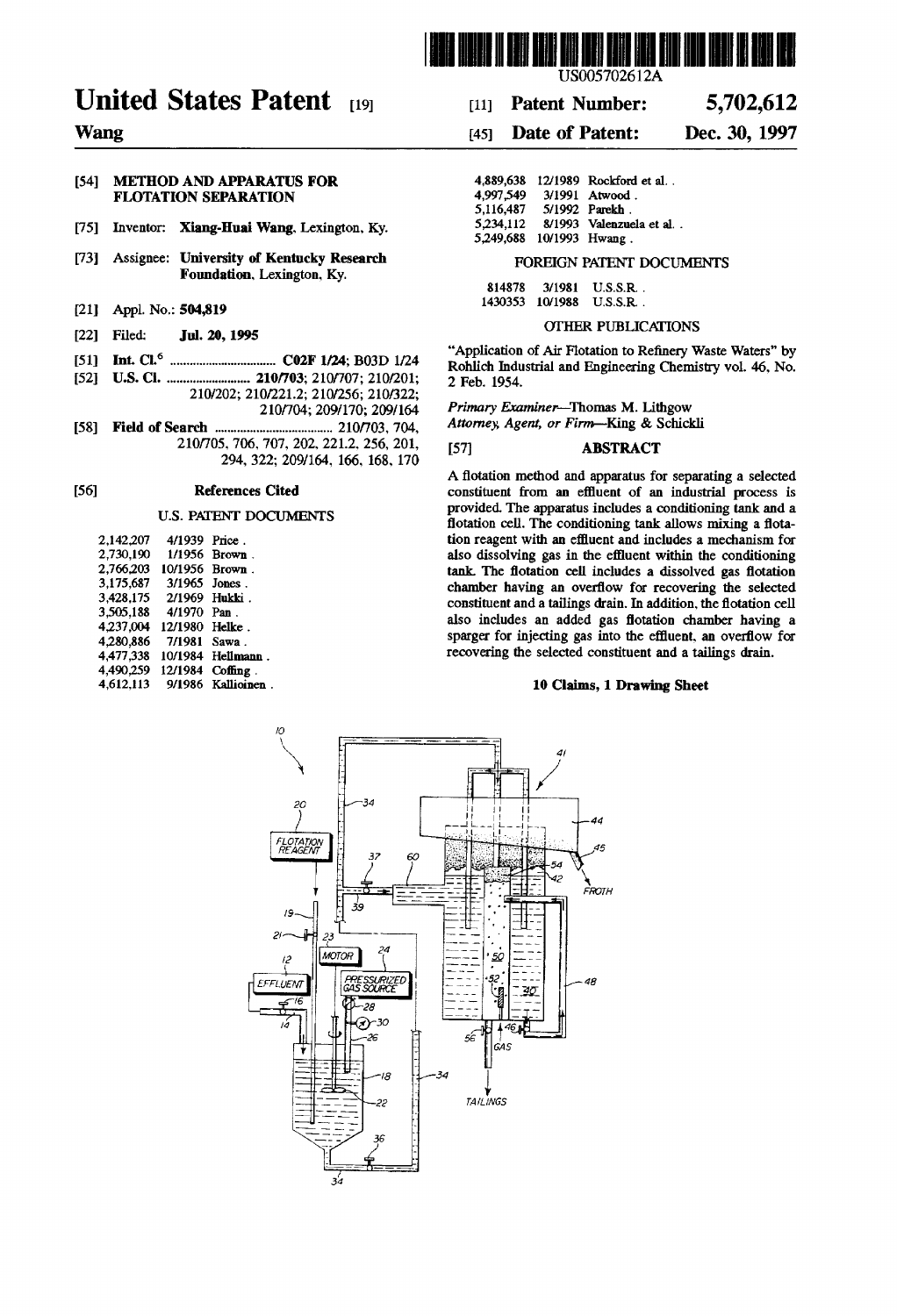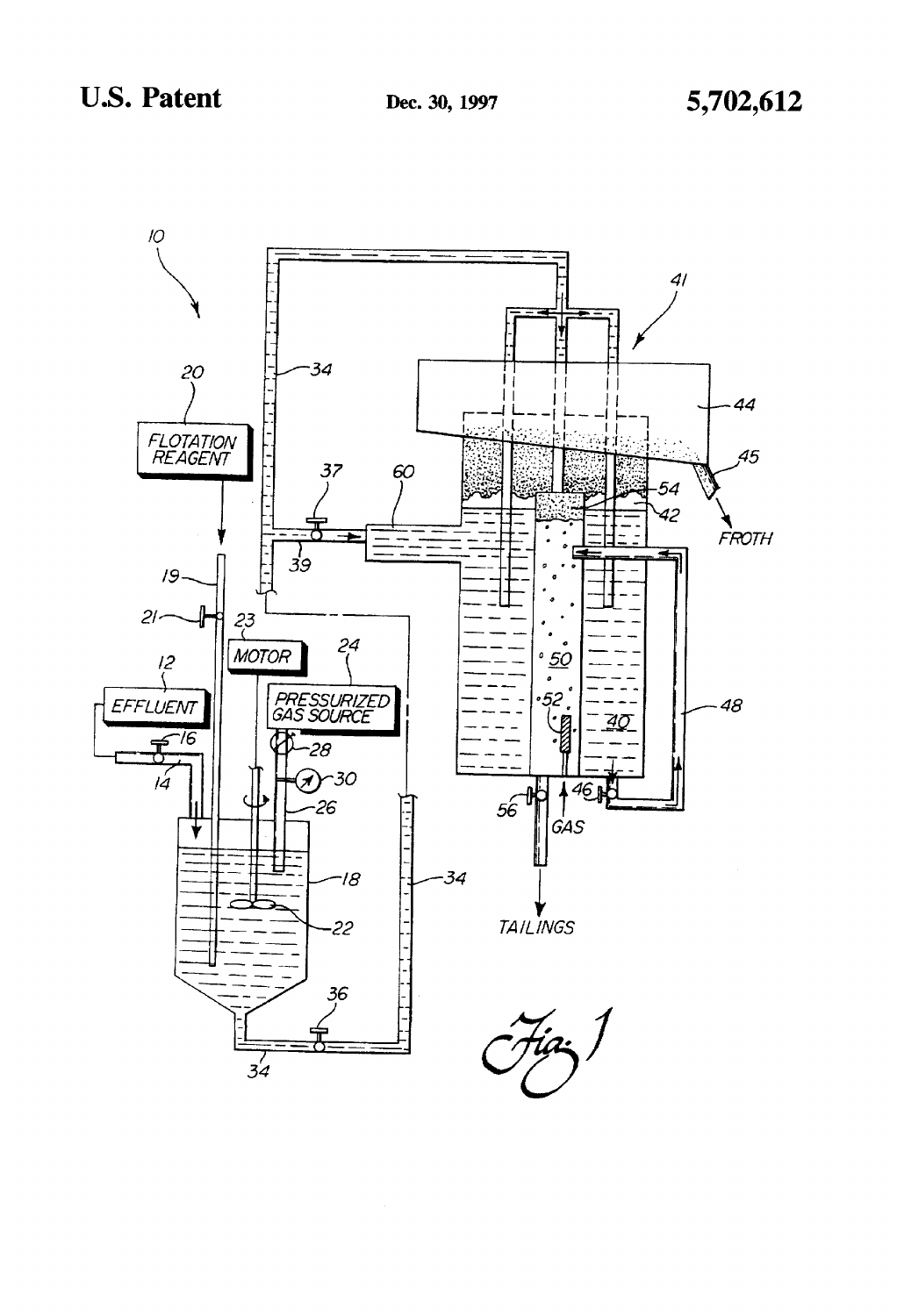# METHOD AND APPARATUS FOR FLOTATION SEPARATION

# TECHNICAL FIELD

The present invention relates to an improved flotation apparatus and method for separating a selected constituent from an effluent of an industrial process in a more cost effective and efficient manner.

### BACKGROUND OF THE INVENTION

Flotation methods for separating particles, which have been suspended in a fluid or effluent, by selectively attaching the particles to be removed to a light fluid and allowing this particle-fluid aggregation to rise to where it can be removed, 15 are well known in the art. Such methods are used in various industries. including but not limited to waste water treatment and purification, waste recovery, metal processing and coal cleaning.

Many state of the art flotation methods employ the use of  $20$ multiple chamber flotation cells for the repeated treatment of the effluent. For example, U.S. Pat. No. 4,612,113 to Kallioinen discloses a flotation cell including an outer flotation chamber having a discharge lip which feeds an inner flotation chamber through an inlet conduit. Both inner and outer 25 flotation chambers employ injected air as the flotation fluid. Further. each chamber includes a mixer apparatus composed of a stator-rotor combination causing the conditions within the chambers to be very dynamic. The resulting agitation to the effluent is too great to allow small particles to effectively 30 form stable aggregates with the air rising in the chambers and, accordingly, this apparatus does not allow effective separation of small particles.

Similarly, U.S. Pat. No. 4,490,259 to Coffing discloses a multiple chamber flotation cell including bubble generators  $35$ in each cell for generating bubbles to engage and aggregate with the particles to be separated from the effluent. Once again, however, conditions in the flotation chambers are too dynamic to allow small particles to effectively form stable<br>accreasing with the hyphology in the signal day aggregates with the bubbles rising in the chambers. Accordingly, separation of small or fine particles is not achieved with any significant effect or efficiency.

While the multichamber flotation cells of Kallioinen. Coffing and other patents may be suitable for the separation of certain size particles or constituents. conditions within the cells are simply too turbulent to allow efficient and effective separation of fine particles of perhaps less than 0.1 um in diameter. More specifically, the turbulence produced in the media during processing is sufficiently strong to overcome the physical and chemical forces causing the particles to aggregate with the gas bubbles. As a result, the particles break free from the rising gas bubbles and remain, unsepa rated in the effluent.

Accordingly. it should be appreciated that a need exists for an apparatus and method that provide still more efficient and effective separation and enhanced recovery of extremely fine particles. Such apparatus and method should also be capable or efficiently separating and recovering relatively larger particles also contained within the effluent of an  $60$ industrial process.

# SUMMARY OF THE INVENTION

Accordingly, it is a primary object of the present invention to provide a flotation method and apparatus for separating a 65 This third chamber is positioned so that its longitudinal axis selected constituent from an effluent which overcomes the above described limitations of the prior art.

Another object of the present invention is to provide a flotation method and apparatus to separate from an effluent both extremely fine and, if present, relatively larger particles of a selected constituent.

10 separated as desired. Yet another object of the present invention is to provide a flotation method and apparatus providing quiescent hydrodynamic conditions within at least one chamber of a flotation cell. Such conditions serve to promote and maintain aggregate formation so that even very fine particles may be

Additional objects, advantages and other novel features of the invention will be set forth in part in the description that follows and in part will become apparent to those skilled in the art upon examination of the following or may be learned with the practice of the invention. The objects and advantages of the invention may be realized and obtained by means of the instrumentalities and combinations particularly pointed out in the appended claims.

To achieve the foregoing and other objects. and in accor dance with the purposes of the present invention as described herein, an improved flotation method and apparatus for separating a selected constituent from an effluent of an industrial process is provided.

The method includes the initial step of mixing the effluent with a flotation reagent. The flotation reagent that is utilized renders the selected constituent within the effluent hydrophobic and promotes its effective separation from the effluent. Next is the step of dissolving a gas such as air or carbon dioxide into the effluent at a first pressure. The resulting effluent, flotation reagent and dissolved gas mixture is then introduced into a first chamber of a flotation cell at a lower. second pressure. As a result of the change in pressure the dissolved gas in the effluent is gradually released, thereby generating very fine microbubbles. Otherwise, totally quiescent hydrodynamic conditions are maintained in the first chamber of the flotation cell. As a result, the microbubbles become strongly attached to the hydrophobic particles of selected constituent forming stable micro-aggregates that rise to the top of the first chamber where a layer of froth forms.

45 in the art including the provision of an overflow through 50 is injected into the second chamber through, for example. a 55 second chamber. The particles of constituent in this froth The particles of selected constituent are then recovered by collecting the layer of froth containing the particles of selected constituent. This may be done by any means known which the froth and selected constituent contained therein may be delivered to a collection vessel. Simultaneously, the tailings remaining in the first chamber of the flotation cell are delivered to a second chamber of the flotation cell. A gas conventional sparger which creates larger bubbles that rise through the effluent. The remaining constituent (usually relatively larger particles) in the tailings attach to and rise with these bubbles thereby forming a froth at the top of the may also be recovered by collecting the froth layer by means of an overflow that delivers the froth and particles of constituent to a collection vessel and/or allows further processing.

In accordance with yet another aspect of the present invention, the flotation method further includes the step of also introducing the effluent, flotation reagent and dissolved gas mixture into a third chamber of the flotation cell which is connected in fluid communication with the first chamber. extends at an angle substantially perpendicular to the lon gitudinal axis of the first chamber. The third chamber acts as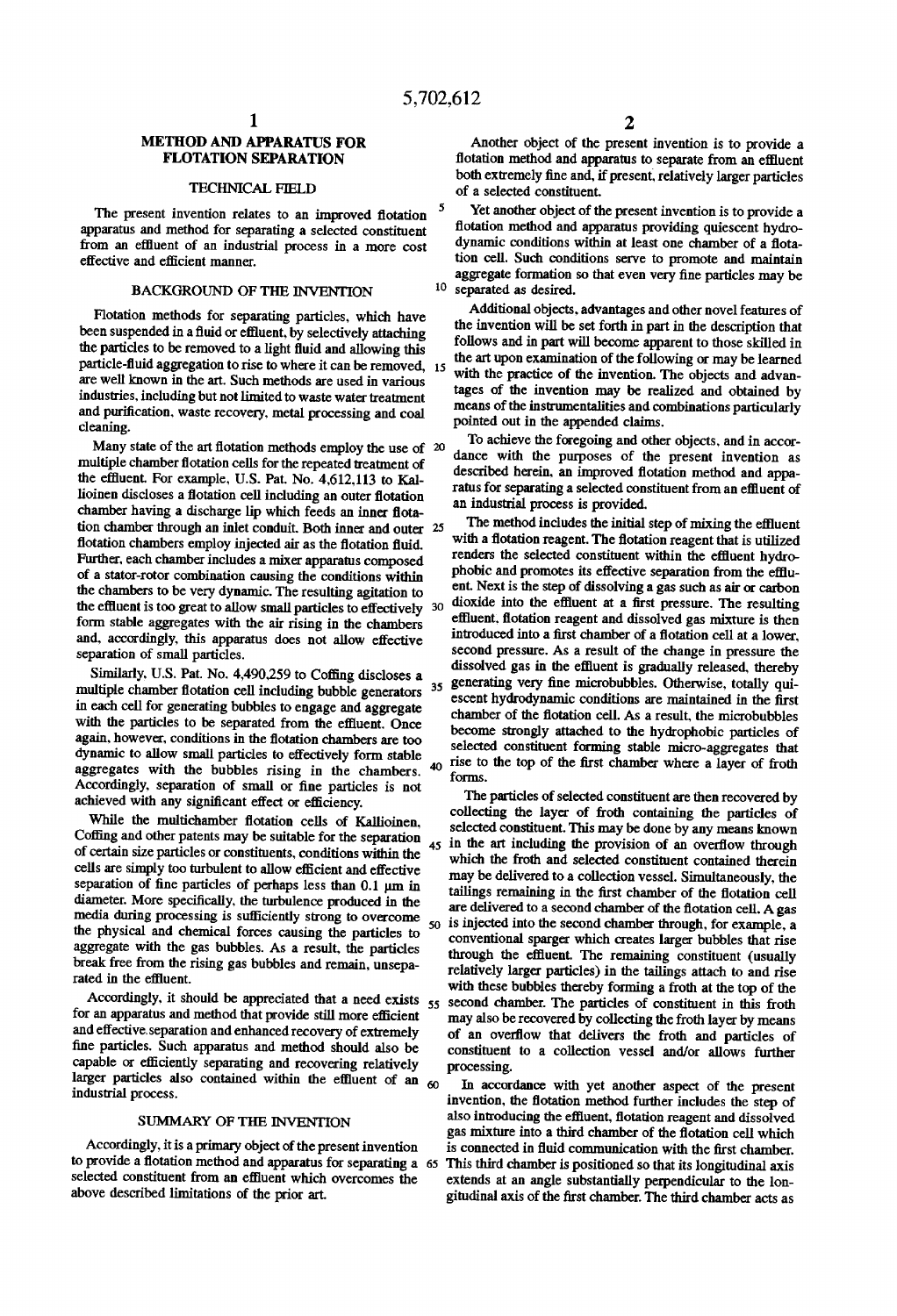3<br>a rougher separator that facilitates the separation of the selected constituents (made hydrophobic by mixture with the flotation reagents) from hydrophilic constituents and the effluent.

As a result of the spatial orientation of the longitudinal 5 axis of the third chamber in a substantially horizontal plane. conditions in the third chamber are exceedingly quiescent. Thus. small and even submicron hydrophobic particles of constituent interact and associate to form loosely bound  $micro-aggregates$ . As these micro-aggregates migrate  $_{10}$ toward the first chamber they are spontaneously floated by the microbubbles being generated by the release of the dissolved gas so that they are collected in the froth for recovery. Under less quiescent conditions characteristic of all known prior art flotation techniques, turbulence generated in the effluent would be sufficiently strong to break the <sup>15</sup> micro-aggregates and redistribute the small particles in the effluent. Thus, it should be appreciated that the small particle recovery efficiency characteristic of the present invention is not attainable with commonly practiced prior art approaches.

In addition, a flotation apparatus for separating a selected constituent from an effluent of an industrial process is provided. The apparatus includes a conditioning tank and associated multichamber flotation cell. The conditioning tank allows the mixing of a flotation reagent with the 25 effluent. An agitator may also be provided to increase the efficiency of this mixing process. A mechanism is also provided to dissolve gas into the effluent at a first pressure. The resulting effluent, flotation reagent and dissolved gas mixture is then transferred via a feed line to the first chamber  $_{30}$ of the flotation cell.

There is a pressure drop as the mixture enters the first chamber of the flotation cell. This begins the dissolved gas flotation process. The hydrophobic particles of selected constituent(s) attach to the microbubbles created from the 35 release of the resulting effluent under pressure and rise to the top of the first flotation cell where a froth collection system is provided for recovery. A tailings drain is contained within the first chamber for simultaneously delivering the tailings (i.e. the resulting effluent which is remaining) to a second  $40$ chamber of the flotation cell. The second chamber contains a sparger for injecting gas into the effluent. Here the remain ing hydrophobic particles of selected constituent attach to the relatively larger bubbles created by the sparger and rise to the top of the second chamber where they are collected as 45 a froth along with the separated constituent from the first chamber. A tailings drain is also provided for the second chamber for discharging the effluent after the two-stage separation is completed.

Preferably, the flotation cell further includes a third cham- 50 ber which acts as a rougher separator and is connected in fluid communication with the first chamber. The third chamber has a longitudinal axis that extends horizontally from the first chamber which has a longitudinal axis that extends ture is introduced into the third chamber. As described above, this facilities the separation of very fine hydrophobic particles from the hydrophilic particles and the effluent. Hydrophobic constituents within the third chamber slowly migrate into the first flotation chamber where they continue 60 to rise under the influence of the microbubbles produced by the dissolved gas flotation. The stable micro-aggregates that form are drawn into the froth at the top of the second chamber from which they may be recovered through an overflow.

Still other objects of the present invention will become apparent to those skilled in this art from the following description wherein there is shown and described a preferred embodiment of this invention. simply by way of illustration of one of the modes best suited to carry out the invention. As it will be realized, the invention is capable of other different embodiments and its several details are capable of modification in various, obvious aspects all without departing from the invention. Accordingly. the drawings and descriptions will be regarded as illustrative in nature and not as restric tive.

### BRIEF DESCRIPTION OF THE DRAWINGS

The accompanying drawing incorporated in and forming a part of the specification. illustrates several aspects of the present invention and together with the description serves to explain the principles of the invention. In the drawings:

FIG. 1 is a schematical sectional view of the flotation apparatus of the present invention.

Reference will now be made in detail to the present preferred embodiment of the invention. an example of which is illustrated in the accompanying drawing.

# DETAILED DESCRIPTION OF THE **INVENTION**

Reference is now made to FIG. 1 showing the flotation apparatus 10 of the present invention. The flotation apparatus 10 provides an efficient and effective way of separating a selected constituent from an effluent 12 of an industrial process, such as but not limited to wastewater treatment and purification, industrial waste recovery, metal processing and coal cleaning.

Effluent 12 is first delivered via feed line 14 to a conditioning tank 18. A valve 16 in feed line 14 controls the rate of flow of effluent 12 to the conditioning tank 18. A flotation reagent 20 is then added to the effluent 12 within the conditioning tank 18. Specifically, the flotation reagent 20 is delivered via feed line 19. A valve 21 controls the flow of the flotation reagent along the feed line 19. The flotation reagent 20 is added to the effluent 12 to render the selected constituent to be recovered hydrophobic.

Typical reagents commonly used in flotation systems are classified as collectors, frothers and modifiers. Collectors are organic molecules which have two distinct parts; polar and non-polar. The polar end of the collector molecule attaches to the surface of the constituent to be recovered; the non polar portion of the molecule is exposed to the Water. The thin coating of collector transforms the constituent particles from hydrophilic to hydrophobic. Hydrophobic means that the constituent particles become repulsed by water. When the coated particles come into contact with an air bubble. the particles adhere to the bubble and rise to the surface there with.

vertically. Effluent, flotation reagent and dissolved gas mix- 55 stable froth which can be collected and removed. Frothers <sub>65</sub> energy. Frothers are added to the flotation system to help form a perform this function by becoming more concentrated at air-water interfaces than in the body of the water. This changes the surface free energy of the air-water interface. When a bubble strikes the interface. it does not break. because the kinetic energy associated with its movement can be adsorbed by diffusion of more frother to the interface. Because the surface must absorb the energy. it is important that the concentration of frother be such that a small change in frother concentration produces a large change in surface

Modifiers are added to flotations systems to alter the chemical behavior of the collector or the selected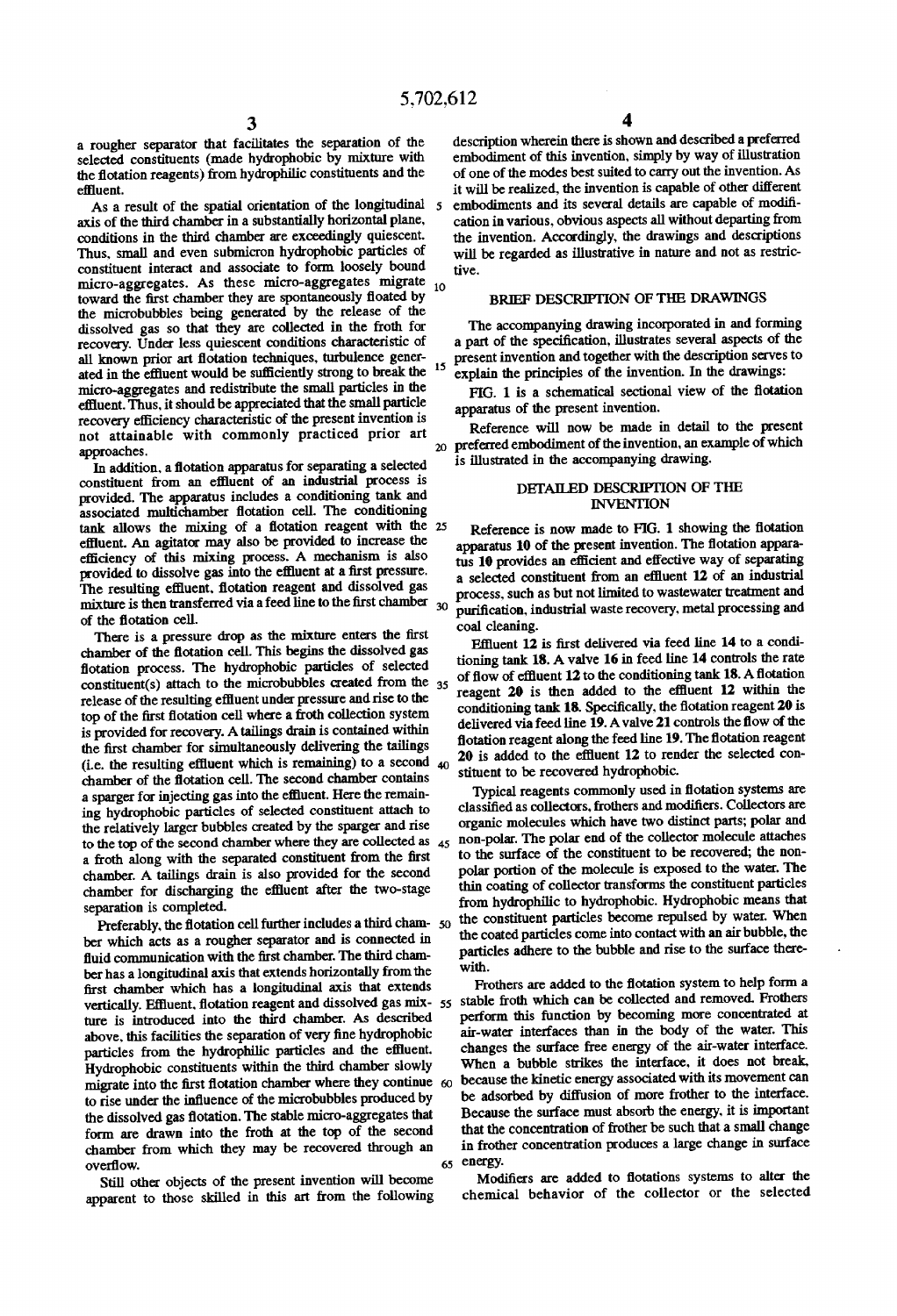5

constituent, or both. For example. if CN is added to a pulp which contains pyrite  $(F \in S_2)$ , an iron cyanide complex is formed on the surface of the pyrite which prevents the attachment of the collector and. therefore. prevents the flotation of the pyrite.

From these remarks it should be appreciated that the flotation reagent utilized in the present method may be a single reagent or a mixture of one or more collectors, frothers and/or modifiers. Flotation reagents useful in separating particular constituents are well known to those skilled  $_{10}$ in the art.

A rotating impeller 22 driven by a motor 23 serves to agitate and mix the effluent 12 and flotation reagent 20 in the conditioning tank 18. During agitation. a gas (such as air, carbon dioxide or nitrogen) from a pressurized gas source 24 is introduced into the conditioning tank 18 through feed line 26 by means of the flow control valve 28. Preferably, the gas is introduced into the effluent at a pressure in a range of 20-50 psig. This pressure is monitored by viewing the pressure gauge 30. Of course, as a result of the positive  $_{20}$ pressure introduction of gas into the sealed conditioning tank 18, gas is dissolved into the effluent 12. Once the effluent, flotation reagent, and dissolved gas are agitated and equilibrium is reached inside the conditioning tank 18 the resulting mixture is delivered through feed line  $34$  to the first  $_{25}$ flotation chamber 40 of flotation cell 41. A valve 36 in feed line 34 allows control of the rate of delivery of the resulting mixture into the first flotation chamber 40. Preferably, the resulting effluent is delivered to the first flotation cell at a rate of substantially 2-30 lpm.  $30$ 

The first flotation chamber 40 provides for separation relying exclusively upon the action of dissolved gas flotation. More specifically, the mixture is introduced into the first flotation chamber 40 at a second pressure that is lower tioning tank 18. Due to the sudden pressure drop experi enced upon introduction to first flotation chamber 40, the mixture effervesces as the dissolved gas is released in the effluent as extremely fine microbubbles with sizes in the micron range (i.e. approximately  $10-300 \text{ }\mu\text{m}$ ). The particles  $40$ of constituent, treated with the flotation reagent so as to become hydrophobic. self associate with the microbubbles thereby forming micro-aggregates. These micro-aggregates slowly rise in the chamber 40.

An important aspect of the flotation apparatus  $10$  is the 45 quiescent hydrodynamic conditions that exist during the dissolved gas flotation process taking place in the first flotation chamber 40. The self association process of the submicron constituent particles is strongly influenced by the hydrodynamic conditions in the effluent. More specifically, so includes a longitudinal axis extending substantially perpenthe formation of micro-aggregates requires a very quiescent hydrodynamic condition because the attractive force between the constituent particles and microbubbles is extremely weak. A very small turbulent force can break the micro-aggregate and redisperse the fine particles of constitu- 55 in a substantially vertical plane. This third flotation chamber ent into the effluent. Thus, a very quiescent hydrodynamic condition is required during the micro-aggregate formation stage and the subsequent separation stage in order to achieve an effective separation, particularly for the separation of extremely fine particles. Therefore, the presence of these 60 conditioning tank 18 is initially charged with the desired conditions makes the new flotation apparatus 10 particularly suitable for the separation of extremely fine particles. The lower size limit of particle separation for the flotation apparatus  $10$  is less than 0.1  $\mu$ m in many applications. The emetent and effective separation of particles in this size 65 range distinguishes this invention from any prior art flotation method.

6

As the micro-aggregates and remaining free microbubbles rise, a stable thick layer of froth 42 is formed at the top of the first flotation chamber 40. From here, the selected constituent is collected and removed by means of an over flow recovery system 44 of a type known in the art including a conduit 45 which, for example, may lead to a vessel (not shown) for directly collecting froth, including the constituent, for further processing depending upon the par ticular application.

In addition, a tailings drain valve 46 is provided for substantially simultaneously removing the tailings from the first flotation chamber 40 to be delivered by feed line 48 to a second flotation chamber 50. The second flotation chamber 50 serves as a secondary separation chamber and employs a sparger 52 for bubble generation. The bubbles generated from the sparger 52 have a size range of substantially 400-900 um. The gas flow rate through the sparger in the second flotation chamber 50 preferably ranges from 0.2 to 3.5 lpm. A more preferred gas flow rate is 1.0 to 2.0 lpm. The larger bubbles generated through the sparger 52 better provide for separation of the relatively larger hydrophobic particles remaining in the tailings that were not removed by separation while in the first flotation chamber 40 (i.e. those that the smaller microbubbles produced by dissolved gas flotation did not float to the surface for collection in the froth 42). Having the second flotation chamber 50 in series with the first flotation chamber 40 allows for a more complete and effective separation of the selected constituent. Specifically, both relatively small and large particles of constituent may be separated and recovered in orderly and efficient fashion.

than the pressure utilized to dissolve the gas in the condi-  $35$  removed along with the froth layer 42 from the first flotation A layer of froth 54 is formed at the upper end of the second flotation chamber 50 as the remaining constituent particles attach to the bubbles generated by the sparger and rise to the surface. The froth layer 54 is collected and cell by means of the overflow recovery system 44. A tailing drain valve 56 is also provided at the bottom of the second flotation chamber 50 for discharging the remaining effluent once the separation process of the selected constituent is completed. This effluent may be recycled and undergo further processing as required and known to those skilled in the art

> As should be further appreciated, the first flotation chamber 40 and the second flotation chamber 50 of the flotation cell 41 are positioned such that they are concentrically disposed relative to each other. In addition, the flotation cell may also include a third flotation chamber 60 that is preferably connected to and placed in fluid communication with the first flotation chamber 40. The third flotation chamber  $60$ dicular to a longitudinal axis of the first flotation chamber 40: that is, the longitudinal axis of the third flotation chamber 60 extends in a substantially horizonal plane while the longitudinal axis of the first flotation chamber 40 extends 60 serves as a rougher separator that facilitates the separa tion of very fine constituent particles made hydrophobic by the action of the flotation reagent.

> Reviewing the operation of the flotation apparatus 10, the quantity of the effluent 12 and flotation reagent 20. The flow control valve 16 and 21 are then closed. Pressurized gas is then delivered from the pressurized gas source 24 past the flow control valve 28 through the feed line 26 into the conditioning tank 18. As the gas pressure increases. greater and greater quantities of gas are dissolved in the effluent, flotation reagent and dissolved gas mixture. The rotating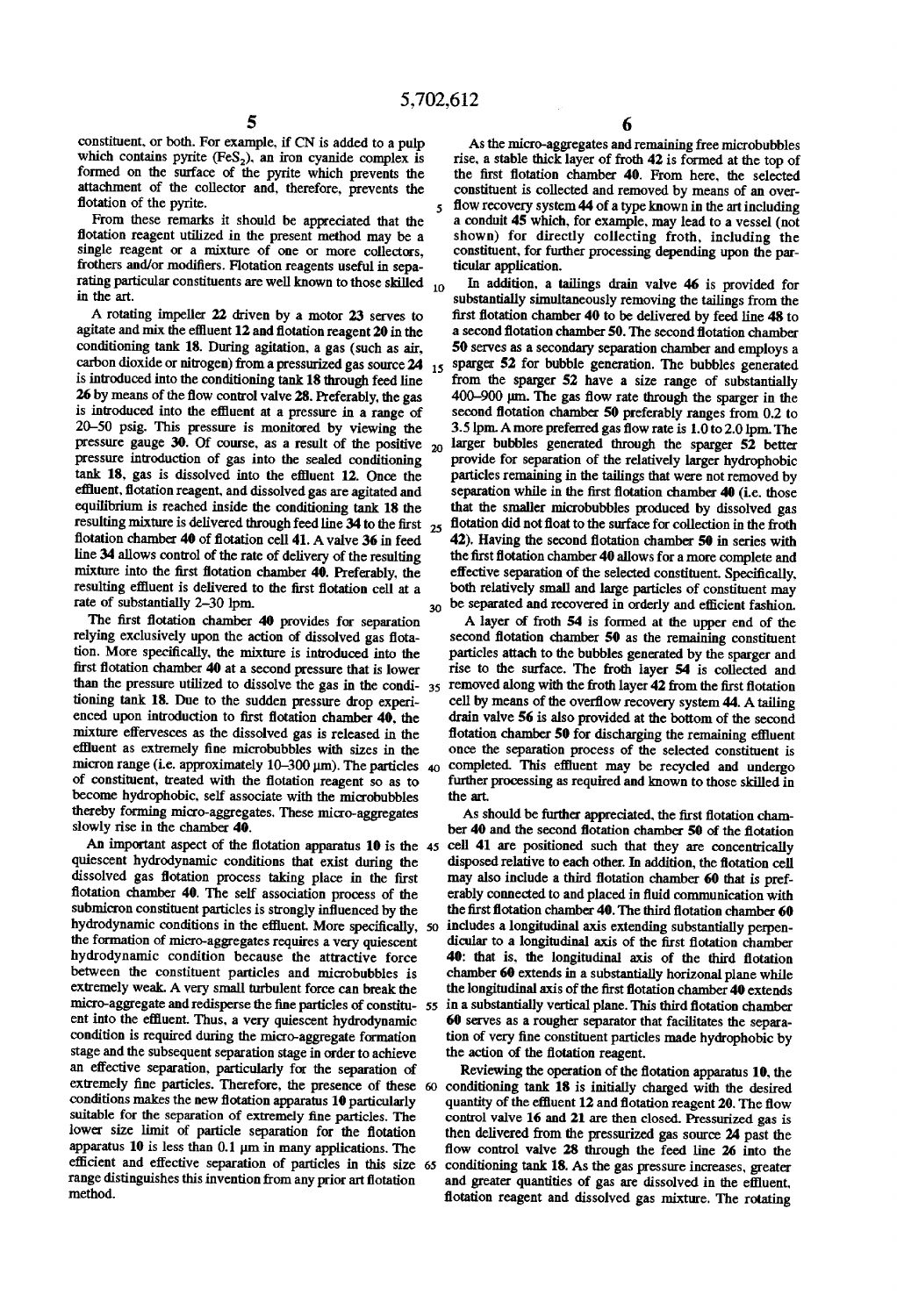impeller 22 insures complete mixing. Once the desired gas pressure is reached and this is confirmed by monitoring the pressure gage 30. the valve 28 is closed.

Next, the valves 36, 37 are opened and the effluent. flotation reagent and dissolved gas mixture is pumped or  $5$ otherwise delivered through the feed lines 34, 39 into the first and third flotation chambers  $40$ ,  $60$  at a rate of between substantially 2-30 lpm. A substantially identical rate of flow is maintained past the drain valves 46 and 56 to insure proper operation of the apparatus 10. If the upper surface  $10$ level of the mixture in the first chamber 40 should, however, be below the third chamber 69. the mixture is initially delivered only to the first chamber 40. Once the upper surface level of the mixture being delivered to the first flotation chamber 40 rises above the upper level of the third  $15$ flotation chamber 60, valve 37 is then opened and the effluent. flotation reagent and dissolved gas mixture is also delivered through the feed line 39 to the third flotation chamber 60.

Upon delivery to the first and third flotation chambers  $40$ ,  $20$ 60 the mixture undergoes a pressure drop. This causes the mixtures to effervesce as the dissolved gas generates microbubbles. These microbubbles begin to rise. Fine particles, made hydrophobic by mixture with the flotation reagent  $20$ , self associate with the microbubbles forming  $25$ micro-aggregates. These micro-aggregates remain stable in the otherwise quiescent conditions in the flotation chambers 40. 60. This is particularly true in the horizontally extending third flotation chamber 60.

Over time the micro-aggregates and some remaining free microbubbles migrate through the mixture and rise to the surface of the liquid phase in the first flotation chamber 40. There a froth 42 is formed. This froth 42 is collected by means of the overflow recovery system 44.

Substantially simultaneously. tailings are collected from the bottom of the first flotation chamber 40 through the drain valve 46. These tailings are then directed through the flow line 48 to the second flotation chamber 50. In this chamber larger bubbles are generated by means of the injection of air  $_{40}$ through a sparger 52 adjacent the bottom of the chamber. The larger particles of constituent remaining in the effluent and flotation reagent mixture associate with these larger bubbles and rise to the top of the liquid phase where a froth 54 is formed. This froth 54, like the froth 42 in the first  $_{45}$ flotation chamber 40 is eventually collected by means of the overflow recovery system 44. The froth 42, 54 may then be further treated to recover the selected constituent as desired. Of course, simultaneously, the mixture of effluent and flotation reagent, now cleaned of substantially all of the 50 selected constituent. passes as tailings through the drain valve 56. These tailings may be subsequently recycled or processed to, for example, recover the flotation reagent from the effluent.

The processing capacity of the flotation apparatus  $10$  will  $55$ largely be determined by the type and quantity of effluent undergoing processing, the separation efficiency required and the relative volumes of the three flotations chambers. Retention time in the flotation apparatus 10 typically ranges from 1–10 minutes, with a preferable retention time of  $3-6$  so ducing of the mixture into the first chamber is completed at minutes. With conventional flotation systems the retention time is generally 10-20 minutes. This means that for the same total volume, the flotation apparatus 10 will have a throughput of 2-5 times that of conventional flotation systems that are in commercial use at present. 65

Preferably, the first, second and third flotation chambers 40, 50, 60 have a relative volumetric capacity of between approximately 1:l0:1 and 1:l0:4. Thus, in one exemplary apparatus 10, the first flotation chamber 40 may have an outer diameter of 3 ft and a length (height) of 7 ft. The second flotation chamber 50 may have an outer diameter of 1 ft and a length (height) of 5 ft. The third flotation chamber 60 may have an outer diameter of 2 ft. and a length of 2-3 ft.

In summary, numerous benefits have been described which result from employing the concepts of the present invention. Advantageously, the apparatus and method of the present invention provide for improved efficiency and enhanced recovery for separating a selected constituent from an effluent of an industrial process. Advantageously, the present method and apparatus first provide for dissolved gas<br>flotation under extremely quiescent conditions. This serves to allow the recovery of very fine constituent particles not recoverable with prior art flotation approaches. This is followed by added or injected gas flotation. Larger bubbles are produced and larger constituent particles are thereby recovered. As a result, a broader particle range is effectively recovered and overall recovery efficiency is significantly enhanced over flotation systems of prior art design.

35 The foregoing description of a preferred embodiment of the invention has been presented for purposes of illustration and description. It is not intended to be exhaustive or to limit the invention to the precise form disclosed. Obvious modi fications or variations are possible in light of the above teachings. The embodiment was chosen and described to provide the best illustration of the principles of the invention and its practical application to thereby enable one of ordi nary skill in the art to utilize the invention in various embodiments and with various modifications as are suited to the particular use contemplated. All such modifications and variations are within the scope of the invention as deter mined by the appended claims when interpreted in accor dance with the breadth to which they are fairly, legally and equitably entitled.

I claim:

30

1. A method of separating a selected constiment from an effluent of an industrial process comprising the steps of:

mixing the effluent with a flotation reagent;

dissolving gas into the effluent;

introducing a resulting effluent, flotation reagent and dissolved gas mixture into a third chamber of a flotation cell acting as a rougher separator in fluid communication with a first chamber of the flotation cell under conditions promoting a release of dissolved gas as a longitudinal axis extending at an angle substantially perpendicular to a longitudinal axis of said first chamber;

recovering floated selected constituent from the first chamber and delivering non-floated tailings from the first chamber to a second chamber of the flotation cell;

sparging gas into the non-floated tailings delivered to the second chamber; and

recovering the selected constituent from the non-floated tailings being processed in the second chamber.

2. The method set forth in claim 1, wherein said intro a rate of between substantially 2-20 1pm.

3. The method set forth in claim 2, wherein said intro ducing the mixture into the third chamber is completed at a rate of between substantially 2-10 1pm.

4. The method set forth in claim 3. wherein said sparging of gas into the second chamber is completed at a rate of between substantially 0.2-3.5 liters of gas per minute.